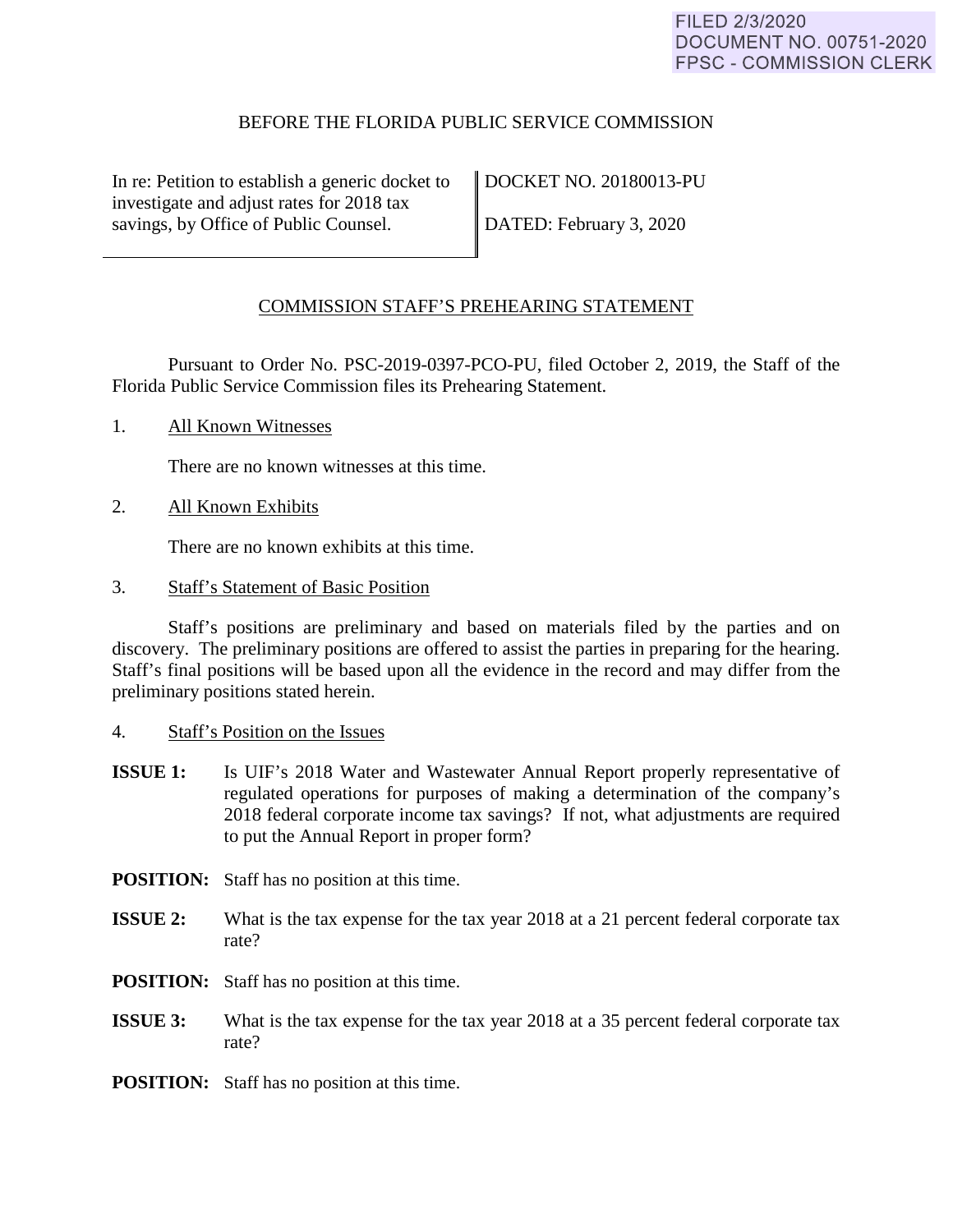# DOCKET NO. 20180013-PU COMMISSION STAFF'S PREHEARING STATEMENT PAGE 2

| <b>ISSUE 4:</b>  | What is the NOI for the tax year 2018 at a 21 percent federal corporate tax rate?                                                                                            |
|------------------|------------------------------------------------------------------------------------------------------------------------------------------------------------------------------|
| <b>POSITION:</b> | Staff has no position at this time.                                                                                                                                          |
| <b>ISSUE 5:</b>  | What is the NOI for the tax year 2018 at a 35 percent federal corporate tax rate?                                                                                            |
| <b>POSITION:</b> | Staff has no position at this time.                                                                                                                                          |
| <b>ISSUE 6:</b>  | What is the capital structure for the tax year 2018 at a 21 percent federal corporate<br>tax rate?                                                                           |
| <b>POSITION:</b> | Staff has no position at this time.                                                                                                                                          |
| <b>ISSUE 7:</b>  | What is the capital structure for the tax year 2018 at a 35 percent federal corporate<br>tax rate?                                                                           |
| <b>POSITION:</b> | Staff has no position at this time.                                                                                                                                          |
| <b>ISSUE 8:</b>  | What is the jurisdictional adjusted base revenue requirement for the tax year 2018<br>using a 21 percent federal corporate tax rate?                                         |
| <b>POSITION:</b> | Staff has no position at this time.                                                                                                                                          |
| <b>ISSUE 9:</b>  | What is the jurisdictional adjusted base revenue requirement for the tax year                                                                                                |
|                  | 2018 using a 35 percent federal corporate tax rate?                                                                                                                          |
| <b>POSITION:</b> | Staff has no position at this time.                                                                                                                                          |
| <b>ISSUE 10:</b> | What is the annual jurisdictional adjusted base revenue requirement<br>increase/decrease due to the enactment of the Tax Cuts and Jobs Act of 2017 for<br>the tax year 2018? |
| <b>POSITION:</b> | Staff has no position at this time.                                                                                                                                          |
| <b>ISSUE 11:</b> | Were "protected excess deferred taxes" for 2018 using a 21 percent federal<br>corporate tax rate appropriately calculated?                                                   |
|                  | <b>POSITION:</b> Staff has no position at this time.                                                                                                                         |
| <b>ISSUE 12:</b> | Were "unprotected excess deferred taxes" for 2018 using a 21 percent federal<br>corporate tax rate appropriately calculated?                                                 |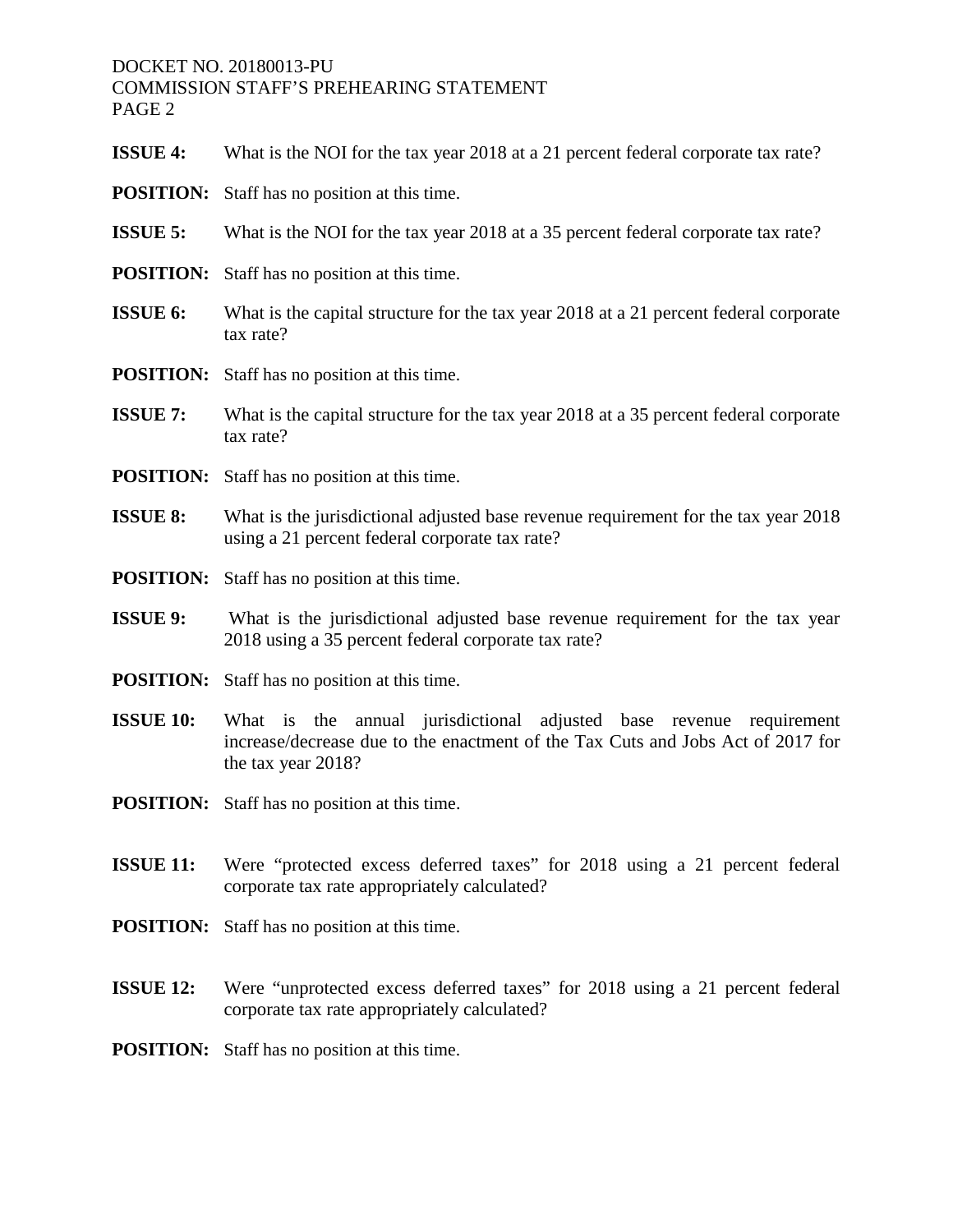DOCKET NO. 20180013-PU COMMISSION STAFF'S PREHEARING STATEMENT PAGE 3

- **ISSUE 13:** Were Accumulated Deferred Income Taxes (ADIT) for 2018 appropriately calculated?
- **POSITION:** Staff has no position at this time.
- **ISSUE 14:** Are classifications of the excess ADIT between "protected" and "unprotected" appropriate?
- **POSITION:** Staff has no position at this time.
- **ISSUE 15:** How should unprotected excess ADITs be flowed back to UIF customers?
- **POSITION:** Staff has no position at this time.
- **ISSUE 16:** How should protected excess ADITs be flowed back to UIF customers?
- **POSITION:** Staff has no position at this time.
- **ISSUE 17:** How should the savings associated with the Tax Cuts and Jobs Act of 2017 be treated?
- **POSITION:** Staff has no position at this time.
- **ISSUE 18:** Should this docket be closed?
- **POSITION:** Staff has no position at this time.
- 5. Stipulated Issues

There are no stipulated issues at this time.

6. Pending Motions

Commission staff has no pending motions at this time.

7. Pending Confidentiality Claims or Requests

Commission staff has no outstanding confidentiality claims or requests at this time.

8. Objections to Witness Qualifications as an Expert

Commission staff has no objection to the qualifications of any identified witness as an expert.

9. Compliance with Order No. [PSC-2019-0397-PCO-PU](#page-0-0)

Staff has complied with all requirements of the Order Establishing Procedure entered in this docket.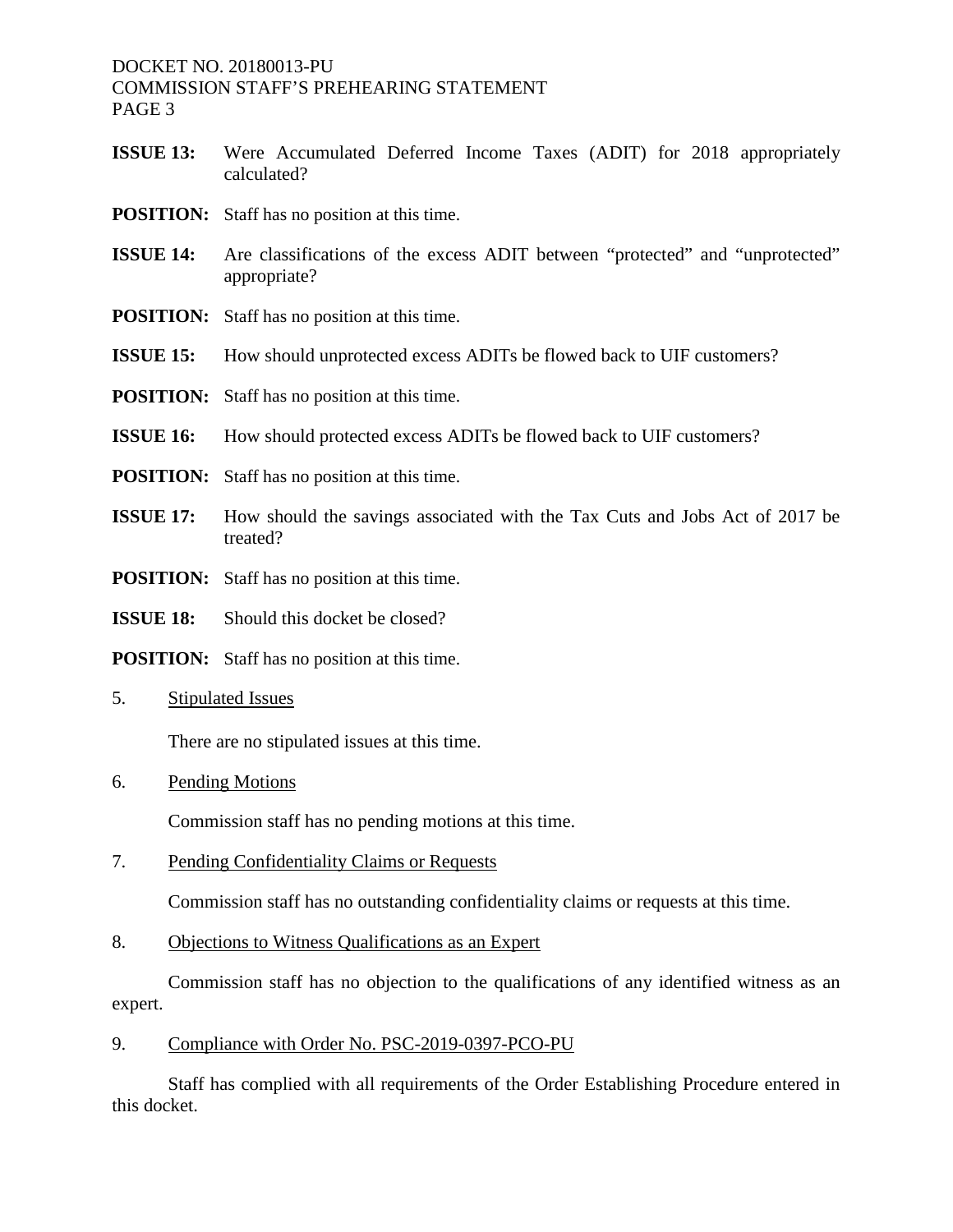# DOCKET NO. 20180013-PU COMMISSION STAFF'S PREHEARING STATEMENT PAGE 4

Respectfully submitted this 3rd day of February, 2020.

*/s/ Suzanne Brownless* SUZANNE S. BROWNLESS SPECIAL COUNSEL FLORIDA PUBLIC SERVICE COMMISSION Gerald L. Gunter Building 2540 Shumard Oak Boulevard Tallahassee, Florida 32399-0850 Telephone: (850) 413-6218 [sbrownle@psc.state.fl.us.](mailto:sbrownle@psc.state.fl.us)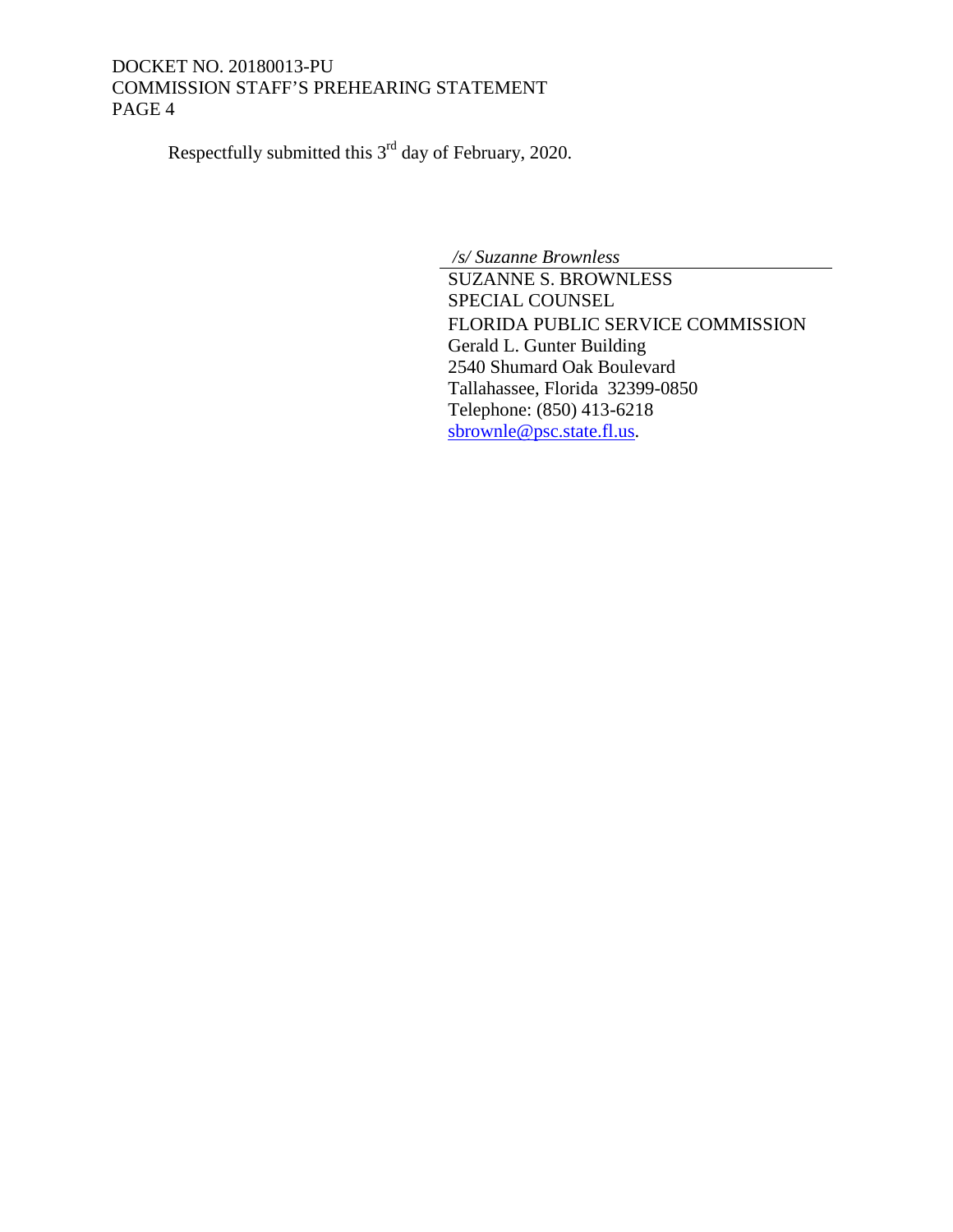### BEFORE THE FLORIDA PUBLIC SERVICE COMMISSION

In re: Petition to establish a generic docket to investigate and adjust rates for 2018 tax savings, by Office of Public Counsel.

DOCKET NO. 20180013-PU

DATED: February 3, 2020

#### CERTIFICATE OF SERVICE

I HEREBY CERTIFY that STAFF'S PREHEARING STATEMENT has been filed with

the Office of Commission Clerk and that a true copy has been furnished to the following by

electronic mail this  $3<sup>rd</sup>$  day of February, 2020:

Martin S. Friedman Dean Mead Law Firm 420 S. Orange Avenue, Suite 700 Orlando, Florida 32801 [MFriedman@deanmead.com](mailto:MFriedman@deanmead.com)

J. R. Kelly, Esquire Charles Rehwinkel, Esquire Office of Public Counsel c/o The Florida Legislature 111 W Madison Street, Room 812 Tallahassee, FL 32399 [kelly.jr@leg.state.fl.us](mailto:kelly.jr@leg.state.fl.us) [rehwinkel.charles@leg.state.fl.us.](mailto:rehwinkel.charles@leg.state.fl.us.)

Keith Burge Gold Coast Utility Corp. 2517 Elm Circle Lake Wales, FL 33898 [burkimwater@aol.com](mailto:burkimwater@aol.com)

Marion Utilities, Inc.  $710$  N.E.  $30<sup>th</sup>$  Avenue Ocala, FL 34470-6460 [marionutl@aol.com](mailto:marionutl@aol.com) 

Marshall Deterding Rose Law Firm 2548 Blairstone Pines Dr. Tallahassee, FL 32301 [mdeterding@sfflaw.com](mailto:mdeterding@sfflaw.com) 

Forest Utilities, Inc. 6000 Forest Blvd. Fort Myers, FL 33908-4399 [forestu@aol.com](mailto:forestu@aol.com) 

Donna Marreel Indiantown Company Inc. P.O. Box 397 Indiantown, FL 34956 [donnam@itstelecom.net](mailto:donnam@itstelecom.net)

Katherine Jaronczk NHC Utilities, Inc. 3737 El Jobean Road Port Charlotte, FL 33953-5611 [Katherine.jaronczyk@equitylifestyle.com](mailto:Katherine.jaronczyk@equitylifestyle.com)